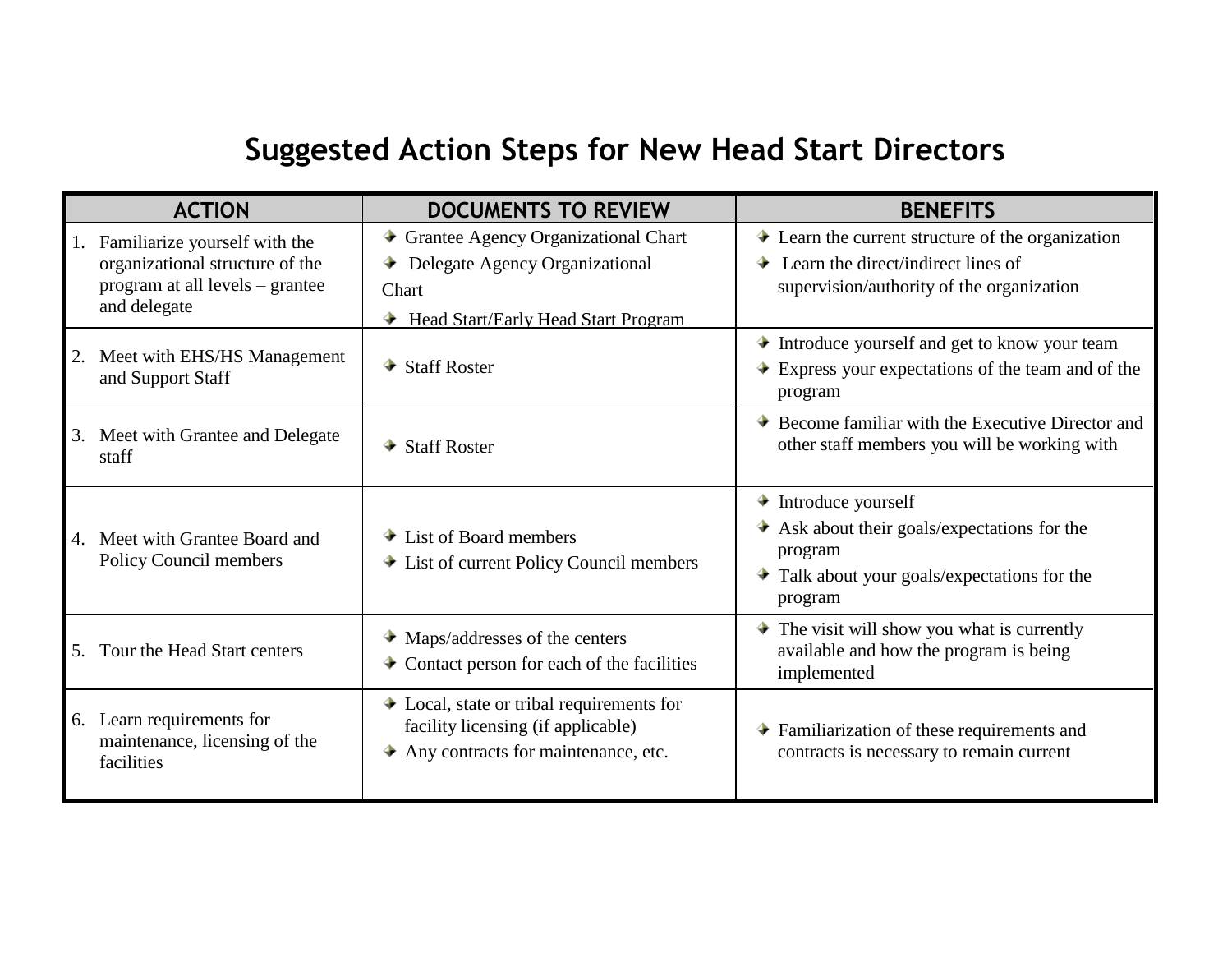| <b>ACTION</b>                                                                                                   | <b>DOCUMENTS TO REVIEW</b>                                                                                                                                                                            | <b>BENEFITS</b>                                                                                                                                                                                                                                                         |
|-----------------------------------------------------------------------------------------------------------------|-------------------------------------------------------------------------------------------------------------------------------------------------------------------------------------------------------|-------------------------------------------------------------------------------------------------------------------------------------------------------------------------------------------------------------------------------------------------------------------------|
| Determine where the program is<br>7.<br>in the refunding process (grant<br>application cycle)                   | $\blacktriangleright$ The last 5 year grant application and<br>the last 4 years of Continuation Grant<br>Applications<br>$\rightarrow$ The last 3 years of Community<br><b>Assessment information</b> |                                                                                                                                                                                                                                                                         |
| Review the last annual self-<br>8.<br>assessment and improvement<br>plan                                        | • Most current Program Self-Assessment<br>and actions for improvement based on<br>results                                                                                                             | $\blacktriangleright$ The Self assessment is required to be conducted<br>annually and the results are utilized to determine<br>the programs areas of strength and need<br>$\bullet$ The results and improvement plan need to be<br>submitted for Board approval and OHS |
| Review the last OHSMS report<br>9.<br>(latest Federal monitoring<br>report)                                     | • Last OHSMS monitoring report<br>Agency corrective action plan                                                                                                                                       | A review of this report will provide you with a<br>summary of the agency status from the<br>perspective of the Federal review team                                                                                                                                      |
| 10. Review the last CLASS report<br>completed with the latest Federal<br>monitoring review                      | $\bullet$ Scores in the three CLASS domains:<br><b>Emotional Support, Classroom</b><br>Organization, and Instructional Support                                                                        | $\blacktriangleright$ The CLASS scores from OHS monitoring<br>reviews will be used as one of the criteria for<br>Designation Renewal (Refer to 1304.16)                                                                                                                 |
| 11. Review budget and financial<br>information                                                                  | $\bullet$ Current budget<br>$\bullet$ Current year to date financial statements<br>Written policies                                                                                                   | $\bullet$ This review will give you an overall picture of<br>the current financial status of the program                                                                                                                                                                |
| 12. Meet with the agency fiscal<br>officer and determine fiscal<br>reporting procedures and<br>responsibilities | $\bullet$ Current budget<br>Current year-to-date financial statements                                                                                                                                 | $\bullet$ Establish relationship with the fiscal officer<br>$\bullet$ Ensures that both of you are operating from the<br>same point                                                                                                                                     |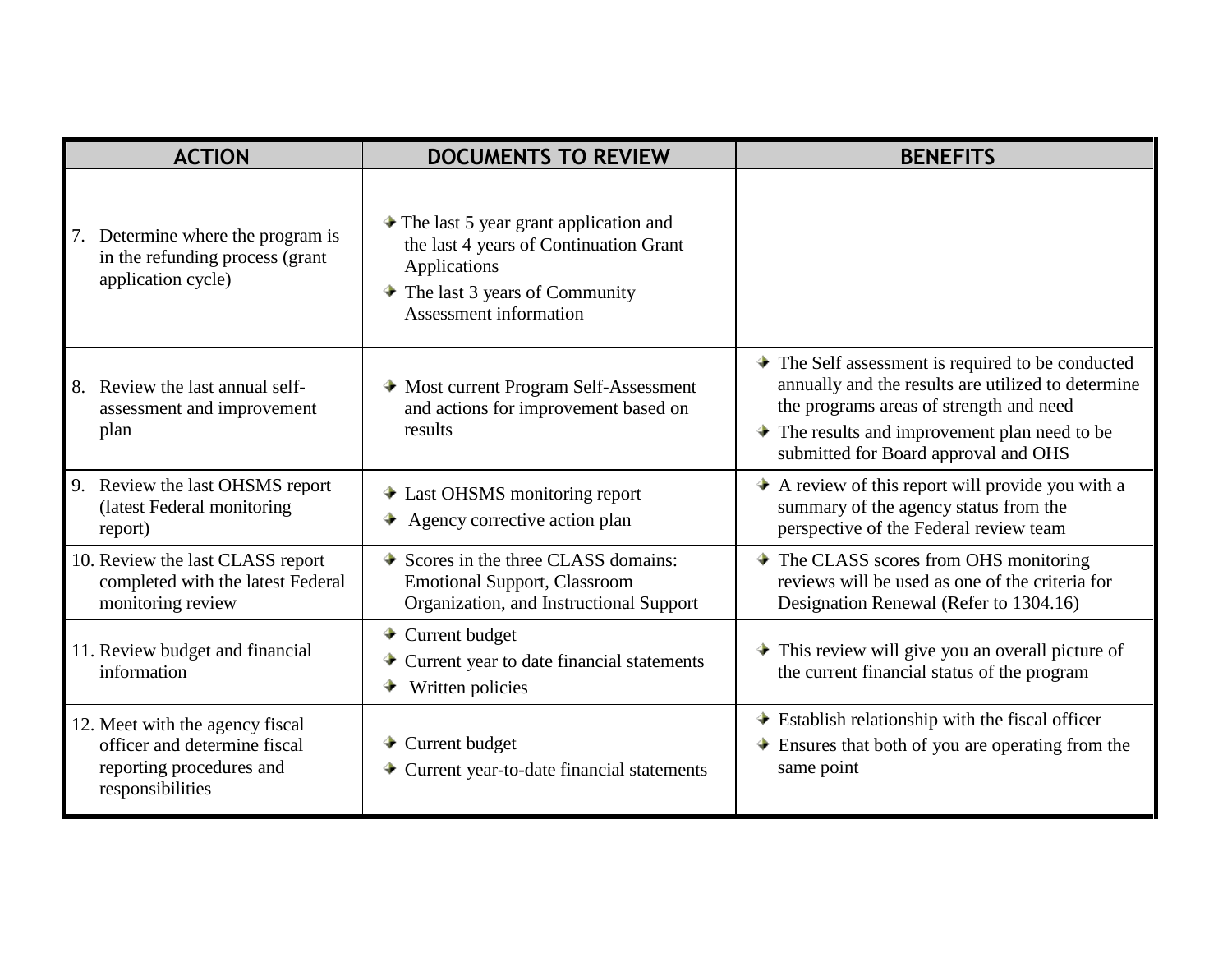| <b>ACTION</b>                                                                                                                                                                                    | <b>DOCUMENTS TO REVIEW</b>                                                                                                              | <b>BENEFITS</b>                                                                                                                                                                                                                                                                                                                  |
|--------------------------------------------------------------------------------------------------------------------------------------------------------------------------------------------------|-----------------------------------------------------------------------------------------------------------------------------------------|----------------------------------------------------------------------------------------------------------------------------------------------------------------------------------------------------------------------------------------------------------------------------------------------------------------------------------|
| 13. Review agency reports/manuals                                                                                                                                                                | ◆ Program Policies and Procedures<br><b>Agency Policies and Procedures</b><br>Additional reports/manuals                                | Familiarize yourself with existing agency<br>policies and procedures<br>$\bullet$ Learn about how the program is currently<br>operating                                                                                                                                                                                          |
| 14. Review job descriptions of<br>EHS/HS personnel                                                                                                                                               | $\rightarrow$ Job Descriptions of each position within<br>the program<br>→ Head Start Performance Standards                             | • Learn what the current expectations are for each<br>position<br>$\bullet$ Ensure the descriptions include the requirements<br>of the Performance Standards                                                                                                                                                                     |
| 15. Determine the reporting<br>requirements of the HS/EHS<br>Director. Identify reports by<br>name, describe contents of each,<br>the time of month due, and to<br>whom each report is submitted | $\bullet$ Reports from previous Director                                                                                                | $\bullet$ Reports will be completed and submitted within<br>correct timeframe.                                                                                                                                                                                                                                                   |
| 16. Identify various meetings that<br>occur regularly where the<br>HS/EHS Director is required to<br>attend                                                                                      | $\rightarrow$ Reports from previous Director<br>$\rightarrow$ Reports from Executive<br>Director                                        | • Identification of these meetings will help you<br>plan your schedule and maintain involvement in<br>various groups to benefit the HS/EHS program                                                                                                                                                                               |
| 17. Review salary structure, schedule<br>of pay periods, and personnel<br>benefits                                                                                                               | $\bullet$ Salary schedule<br>$\rightarrow$ Pay period scheduled<br>$\rightarrow$ Policies/procedures related to<br>salary/benefits/etc. | $\bullet$ To become familiar with what is currently<br>implemented within the program<br>To identify entry rates and salary/wage increase<br>requirements<br>$\bullet$ To identify employee benefits<br>$\bullet$ To identify agency personnel procedures for<br>hiring/termination<br>To identify Policy Council involvement in |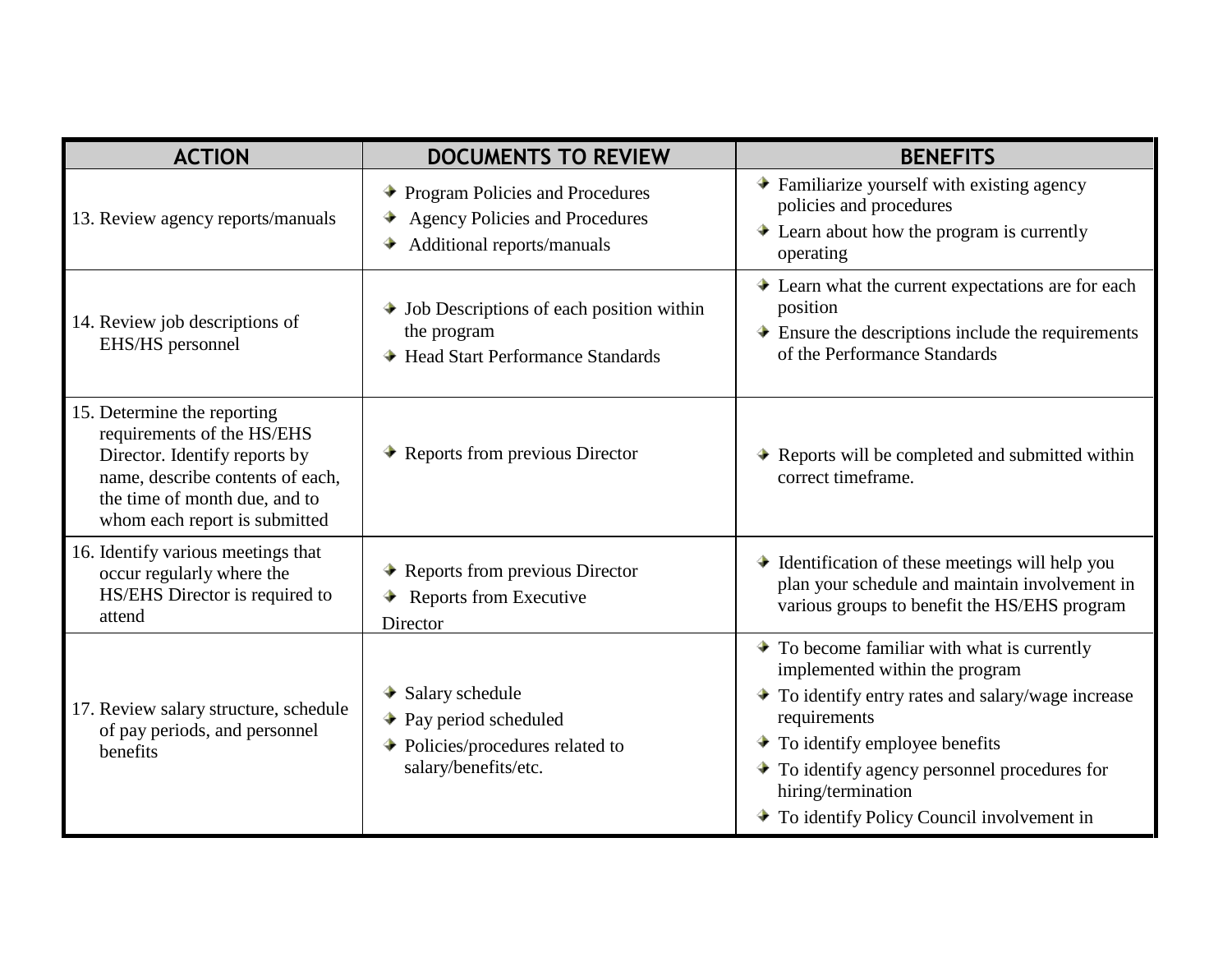| <b>ACTION</b>                                                                                                                                                                      | <b>DOCUMENTS TO REVIEW</b>                                                                                                                                                             | <b>BENEFITS</b>                                                                                                                                                                                                     |
|------------------------------------------------------------------------------------------------------------------------------------------------------------------------------------|----------------------------------------------------------------------------------------------------------------------------------------------------------------------------------------|---------------------------------------------------------------------------------------------------------------------------------------------------------------------------------------------------------------------|
|                                                                                                                                                                                    |                                                                                                                                                                                        | personnel practices                                                                                                                                                                                                 |
| 18. Review most recent TTA Plan                                                                                                                                                    | Review TTA plan for:<br>$\bullet$ issues of noncompliance<br>$\rightarrow$ Required training<br>$\rightarrow$ Self-assessment improvement plan                                         | $\bullet$ To become familiar with plans to address<br>noncompliance areas<br>$\bullet$ To identify areas to sustain compliance<br>$\bullet$ To identify areas for capacity building and<br>professional development |
| 19. Review leave policy and identify<br>holidays recognized for staff and<br>children                                                                                              | $\rightarrow$ Personnel policies                                                                                                                                                       | $\bullet$ To become familiar with current agency<br>practices<br>To identify calendar/scheduling dates                                                                                                              |
| 20. Review the personnel evaluation<br>system                                                                                                                                      | $\rightarrow$ Agency personnel policies and procedures<br><b>→</b> Fair Labor Standards Act<br>$\rightarrow$ Agency forms for personnel evaluation<br>→ Professional Development Plans | $\bullet$ To become familiar with the existing personnel<br>evaluation system<br>$\bullet$ To identify schedule of personnel evaluations                                                                            |
| 21. Review clerical procedures and<br>secretarial services available to<br>the HS/EHS Director and<br>Managers (if applicable)                                                     | $\bullet$ Copy of agency clerical procedures<br>$\bullet$ Copy of clerical/secretarial<br>position descriptions                                                                        | $\bullet$ To become familiar with current operations<br>$\bullet$ To identify changes you want to make within the<br>program                                                                                        |
| 22. Review continuing education<br>opportunities for the HS/EHS<br>teachers, HS assistant teachers<br>and other HS/EHS staff-<br>especially pertaining to the<br>CDA/AA/BA mandate | $\rightarrow$ Agency personnel policies<br>$\rightarrow$ Agency staff development policies<br><b>Head Start Performance Standards</b><br>٠.<br><b>→</b> Head Start Act                 | $\bullet$ To become familiar with existing practices<br>To begin planning for the T/TA plan                                                                                                                         |
| 23. Determine the status of special<br>Head Start Initiatives (i.e.,<br>AA/BA mandate, enrollment of                                                                               | $\rightarrow$ Regional/National issuances/instructions                                                                                                                                 | $\bullet$ To become familiar with current expectations<br>from the Regional Office and Office of Head<br><b>Start</b>                                                                                               |